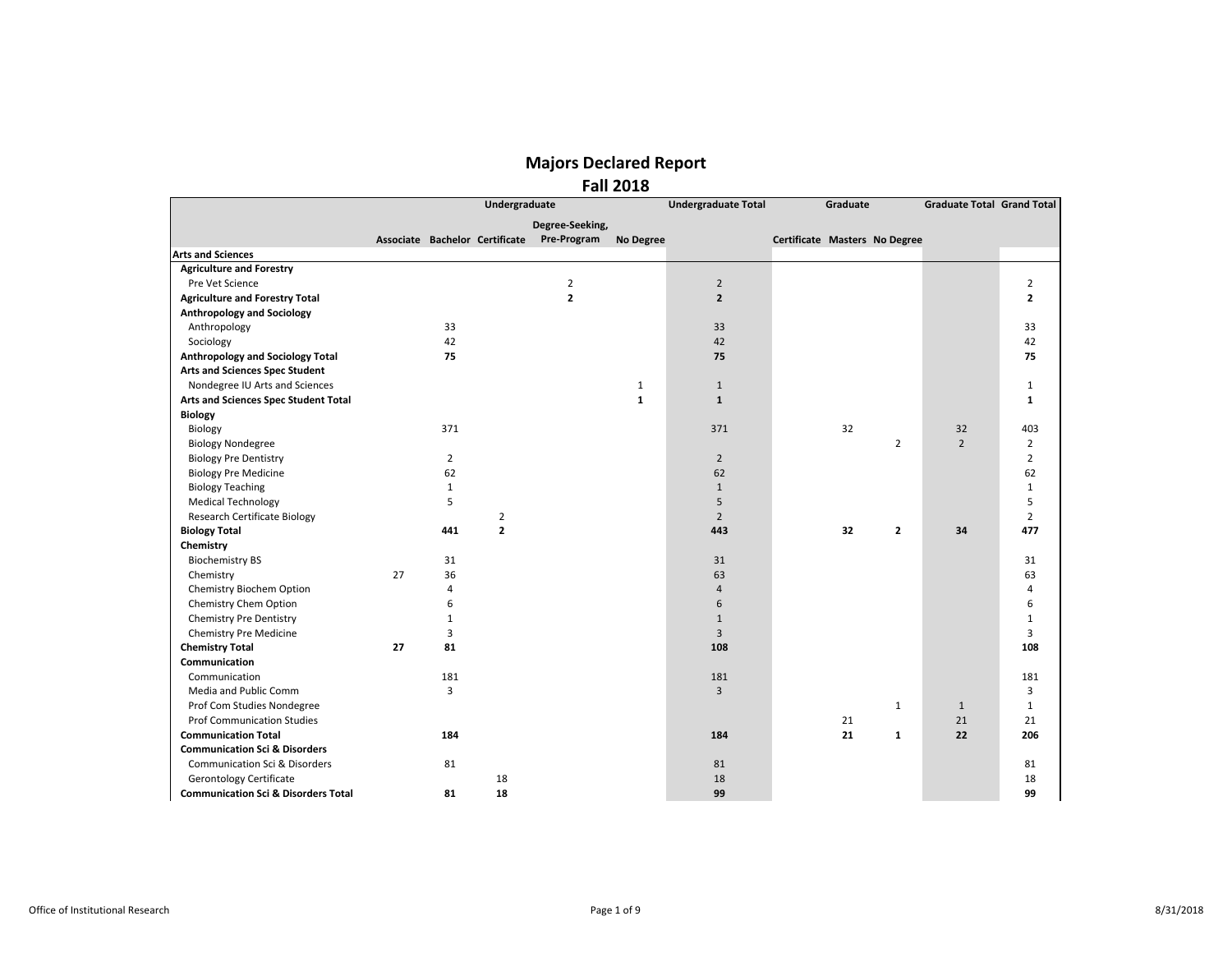|                                        |                                            |               |                 | <b>Fall 2018</b> |                            |                               |          |                |                                   |                |
|----------------------------------------|--------------------------------------------|---------------|-----------------|------------------|----------------------------|-------------------------------|----------|----------------|-----------------------------------|----------------|
|                                        |                                            | Undergraduate |                 |                  | <b>Undergraduate Total</b> |                               | Graduate |                | <b>Graduate Total Grand Total</b> |                |
|                                        |                                            |               | Degree-Seeking, |                  |                            |                               |          |                |                                   |                |
|                                        | Associate Bachelor Certificate Pre-Program |               |                 | No Degree        |                            | Certificate Masters No Degree |          |                |                                   |                |
| <b>English and Linguistics</b>         |                                            |               |                 |                  |                            |                               |          |                |                                   |                |
| English                                | 131                                        |               |                 |                  | 131                        |                               | 17       |                | 17                                | 148            |
| English Nondegree                      |                                            |               |                 |                  |                            |                               |          | 3              | $\overline{3}$                    | 3              |
| <b>Medical Ethics</b>                  |                                            | $1\,$         |                 |                  | $\mathbf{1}$               |                               |          |                |                                   | $\mathbf{1}$   |
| Philosophy                             | 10                                         |               |                 |                  | 10                         |                               |          |                |                                   | 10             |
| Tch Engl New Lang GR Cert              |                                            |               |                 |                  |                            | $\overline{2}$                |          |                | $\overline{2}$                    | $\overline{2}$ |
| Tch Engl New Lang UG Cert              |                                            | 27            |                 |                  | 27                         |                               |          |                |                                   | 27             |
| <b>English and Linguistics Total</b>   | 141                                        | 28            |                 |                  | 169                        | $\overline{2}$                | 17       | 3              | 22                                | 191            |
| <b>General Studies</b>                 |                                            |               |                 |                  |                            |                               |          |                |                                   |                |
| Allied Health Sciences Pathway         |                                            |               | 13              |                  | 13                         |                               |          |                |                                   | 13             |
| <b>Applied Science</b>                 | 9                                          |               |                 |                  | 9                          |                               |          |                |                                   | 9              |
| <b>Business and Leadership Focus</b>   |                                            |               | 68              |                  | 68                         |                               |          |                |                                   | 68             |
| Business and Leadership Pathwy         |                                            |               | 21              |                  | 21                         |                               |          |                |                                   | 21             |
| <b>Education Focus</b>                 |                                            |               | 20              |                  | 20                         |                               |          |                |                                   | 20             |
| <b>Education Pathway</b>               |                                            |               | 4               |                  | $\overline{4}$             |                               |          |                |                                   | 4              |
| Engineering and Sci Pathway            |                                            |               | 17              |                  | 17                         |                               |          |                |                                   | 17             |
| <b>Engineering and Science Focus</b>   |                                            |               | 51              |                  | 51                         |                               |          |                |                                   | 51             |
| <b>General Studies</b>                 | 376                                        |               |                 |                  | 376                        |                               |          |                |                                   | 376            |
| <b>General Studies Distance</b>        | 39                                         |               |                 |                  | 39                         |                               |          |                |                                   | 39             |
| Polytechnic Focus                      |                                            |               | 9               |                  | 9                          |                               |          |                |                                   | 9              |
| Polytechnic Pathway                    |                                            |               | 4               |                  | $\overline{4}$             |                               |          |                |                                   | 4              |
| Soc Sci & Hum Focus                    |                                            |               | 46              |                  | 46                         |                               |          |                |                                   | 46             |
| Soc Sci and Humanities Pathway         |                                            |               | 11              |                  | 11                         |                               |          |                |                                   | 11             |
| Visual and Perform Arts Focus          |                                            |               | 28              |                  | 28                         |                               |          |                |                                   | 28             |
| Visual and Perform Arts Pathwy         |                                            |               | 5               |                  | 5                          |                               |          |                |                                   | 5              |
| <b>General Studies Total</b>           | 424                                        |               | 297             |                  | 721                        |                               |          |                |                                   | 721            |
| <b>Graduate School Transfers</b>       |                                            |               |                 |                  |                            |                               |          |                |                                   |                |
| <b>Unassigned Grad</b>                 |                                            |               |                 |                  |                            |                               |          | $\overline{2}$ | $\overline{2}$                    | $\overline{2}$ |
| <b>Graduate School Transfers Total</b> |                                            |               |                 |                  |                            |                               |          | $\overline{2}$ | $\overline{2}$                    | $\overline{2}$ |
| <b>History</b>                         |                                            |               |                 |                  |                            |                               |          |                |                                   |                |
| History                                | 105                                        |               |                 |                  | 105                        |                               |          |                |                                   | 105            |
|                                        |                                            |               |                 |                  |                            |                               |          |                |                                   |                |

**History Total 105 105 105**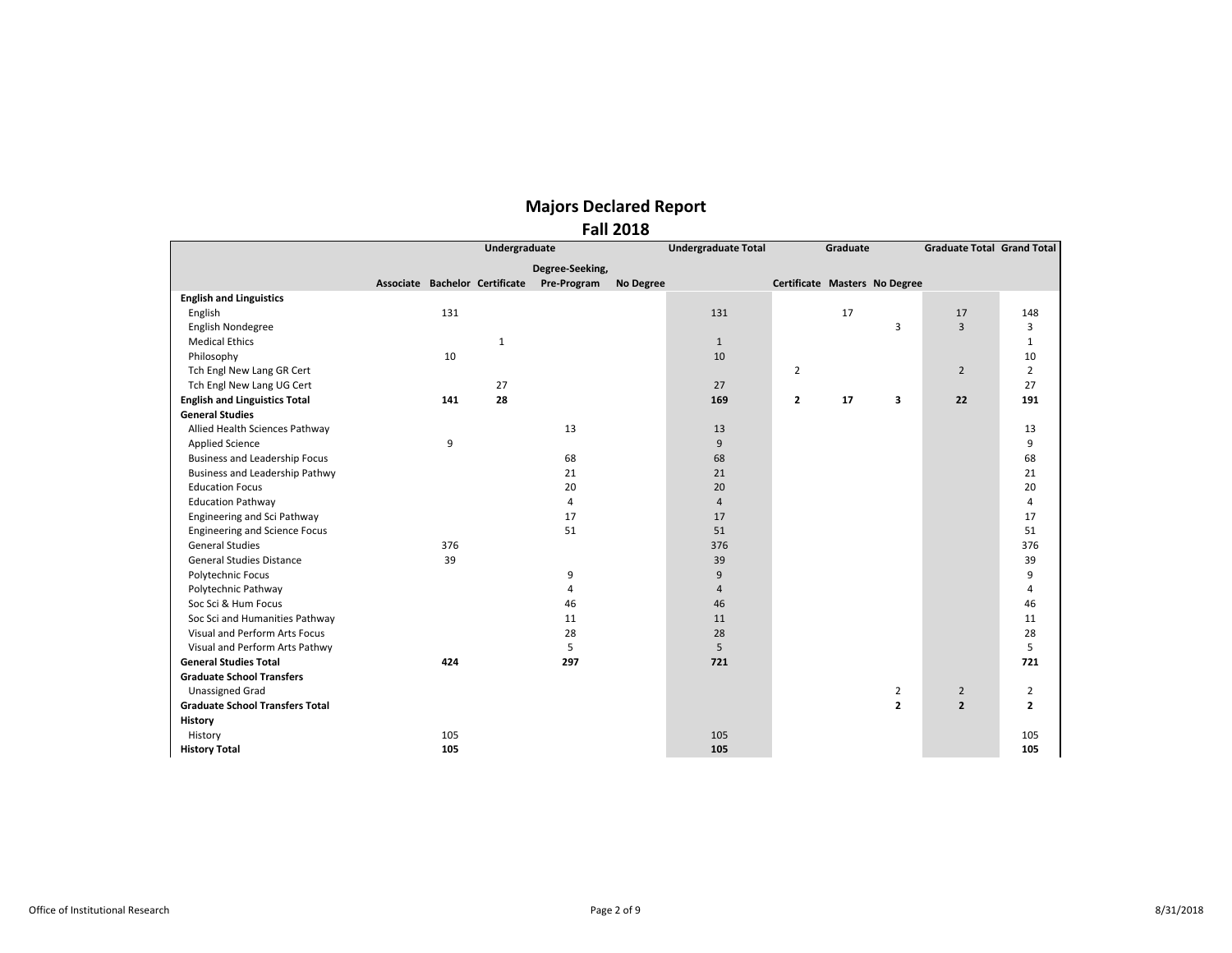|                                            |    |                | Undergraduate                  |                 |                  | <b>Undergraduate Total</b> |                               | Graduate       |    | <b>Graduate Total Grand Total</b> |                |
|--------------------------------------------|----|----------------|--------------------------------|-----------------|------------------|----------------------------|-------------------------------|----------------|----|-----------------------------------|----------------|
|                                            |    |                |                                | Degree-Seeking, |                  |                            |                               |                |    |                                   |                |
|                                            |    |                | Associate Bachelor Certificate | Pre-Program     | <b>No Degree</b> |                            | Certificate Masters No Degree |                |    |                                   |                |
| <b>Interdisciplinary Studies</b>           |    |                |                                |                 |                  |                            |                               |                |    |                                   |                |
| Intl Studies Certificate                   |    |                | 12                             |                 |                  | 12                         |                               |                |    |                                   | 12             |
| Lesbian Gay Bisexual Tgender               |    |                | $\mathbf{1}$                   |                 |                  | $\mathbf{1}$               |                               |                |    |                                   | $\mathbf{1}$   |
| Peace Conflct Stud Certificate             |    |                | $\overline{4}$                 |                 |                  | $\overline{4}$             |                               |                |    |                                   | 4              |
| <b>Interdisciplinary Studies Total</b>     |    |                | 17                             |                 |                  | 17                         |                               |                |    |                                   | 17             |
| Intl Language and Cul Studies              |    |                |                                |                 |                  |                            |                               |                |    |                                   |                |
| French                                     |    | 8              |                                |                 |                  | 8                          |                               |                |    |                                   | 8              |
| German                                     |    | $\overline{7}$ |                                |                 |                  | $\overline{7}$             |                               |                |    |                                   | $\overline{7}$ |
| Spanish                                    |    | 31             |                                |                 |                  | 31                         |                               |                |    |                                   | 31             |
| Intl Language and Cul Studies Total        |    | 46             |                                |                 |                  | 46                         |                               |                |    |                                   | 46             |
| <b>Mathematical Sciences</b>               |    |                |                                |                 |                  |                            |                               |                |    |                                   |                |
| <b>Actuarial Science</b>                   |    | 22             |                                |                 |                  | 22                         |                               |                |    |                                   | 22             |
| Applied Math Ops Research                  |    |                |                                |                 |                  |                            |                               | $\overline{2}$ |    | $\overline{2}$                    | $\overline{2}$ |
| Data Science & Applied Stats               |    | $\overline{2}$ |                                |                 |                  | $\overline{2}$             |                               |                |    |                                   | $\overline{2}$ |
| Math Actuarial Science                     |    | 13             |                                |                 |                  | 13                         |                               |                |    |                                   | 13             |
| Math Computing                             |    | $\mathbf{1}$   |                                |                 |                  | $\mathbf{1}$               |                               |                |    |                                   | $\mathbf{1}$   |
| Math App Stat Grad Certificate             |    |                |                                |                 |                  |                            | $\overline{2}$                |                |    | $\overline{2}$                    | $\overline{2}$ |
| Mathematics                                |    | 30             |                                |                 |                  | 30                         |                               | 17             |    | 17                                | 47             |
| <b>Mathematics Nondegree</b>               |    |                |                                |                 |                  |                            |                               |                | 3  | $\overline{3}$                    | 3              |
| <b>Mathematics Teaching</b>                |    | 12             |                                |                 |                  | 12                         |                               |                |    |                                   | 12             |
| <b>Mathematical Sciences Total</b>         |    | 80             |                                |                 |                  | 80                         | $\overline{2}$                | 19             | 3  | 24                                | 104            |
| <b>Physics</b>                             |    |                |                                |                 |                  |                            |                               |                |    |                                   |                |
| <b>Environmental Geology</b>               |    | $\mathbf{1}$   |                                |                 |                  | $\mathbf{1}$               |                               |                |    |                                   | $\mathbf{1}$   |
| Geology                                    |    | 6              |                                |                 |                  | 6                          |                               |                |    |                                   | 6              |
| Physics                                    |    | 58             |                                |                 |                  | 58                         |                               |                |    |                                   | 58             |
| <b>Physics Teaching</b>                    |    | $\mathbf{1}$   |                                |                 |                  | $\mathbf{1}$               |                               |                |    |                                   | $\mathbf{1}$   |
| <b>Physics Total</b>                       |    | 66             |                                |                 |                  | 66                         |                               |                |    |                                   | 66             |
| <b>Political Science</b>                   |    |                |                                |                 |                  |                            |                               |                |    |                                   |                |
| Civic Ed & Pub Adv Certificate             |    |                | $\overline{2}$                 |                 |                  | $\overline{2}$             |                               |                |    |                                   | $\overline{2}$ |
| Economics                                  |    | 17             |                                |                 |                  | 17                         |                               |                |    |                                   | 17             |
| <b>Political Science</b>                   |    | 69             |                                |                 |                  | 69                         |                               |                |    |                                   | 69             |
| <b>Women's Studies</b>                     |    | 16             |                                |                 |                  | 16                         |                               |                |    |                                   | 16             |
| <b>Political Science Total</b>             |    | 102            | $\overline{2}$                 |                 |                  | 104                        |                               |                |    |                                   | 104            |
| Psychology                                 |    |                |                                |                 |                  |                            |                               |                |    |                                   |                |
| Psychology                                 |    | 311            |                                |                 |                  | 311                        |                               |                |    |                                   | 311            |
| Research Certificate Psycholgy             |    |                | 1                              |                 |                  | $\mathbf{1}$               |                               |                |    |                                   | $\mathbf{1}$   |
| <b>Psychology Total</b>                    |    | 311            | $\mathbf{1}$                   |                 |                  | 312                        |                               |                |    |                                   | 312            |
| <b>Science and Other PU Transfer</b>       |    |                |                                |                 |                  |                            |                               |                |    |                                   |                |
| Pre Pharmacy                               |    |                |                                | 3               |                  | 3                          |                               |                |    |                                   | 3              |
| <b>Science and Other PU Transfer Total</b> |    |                |                                | 3               |                  | 3                          |                               |                |    |                                   | 3              |
| <b>Arts and Sciences Total</b>             | 27 | 2137           | 68                             | 302             | $\mathbf{1}$     | 2535                       | 4                             | 89             | 11 | 104                               | 2639           |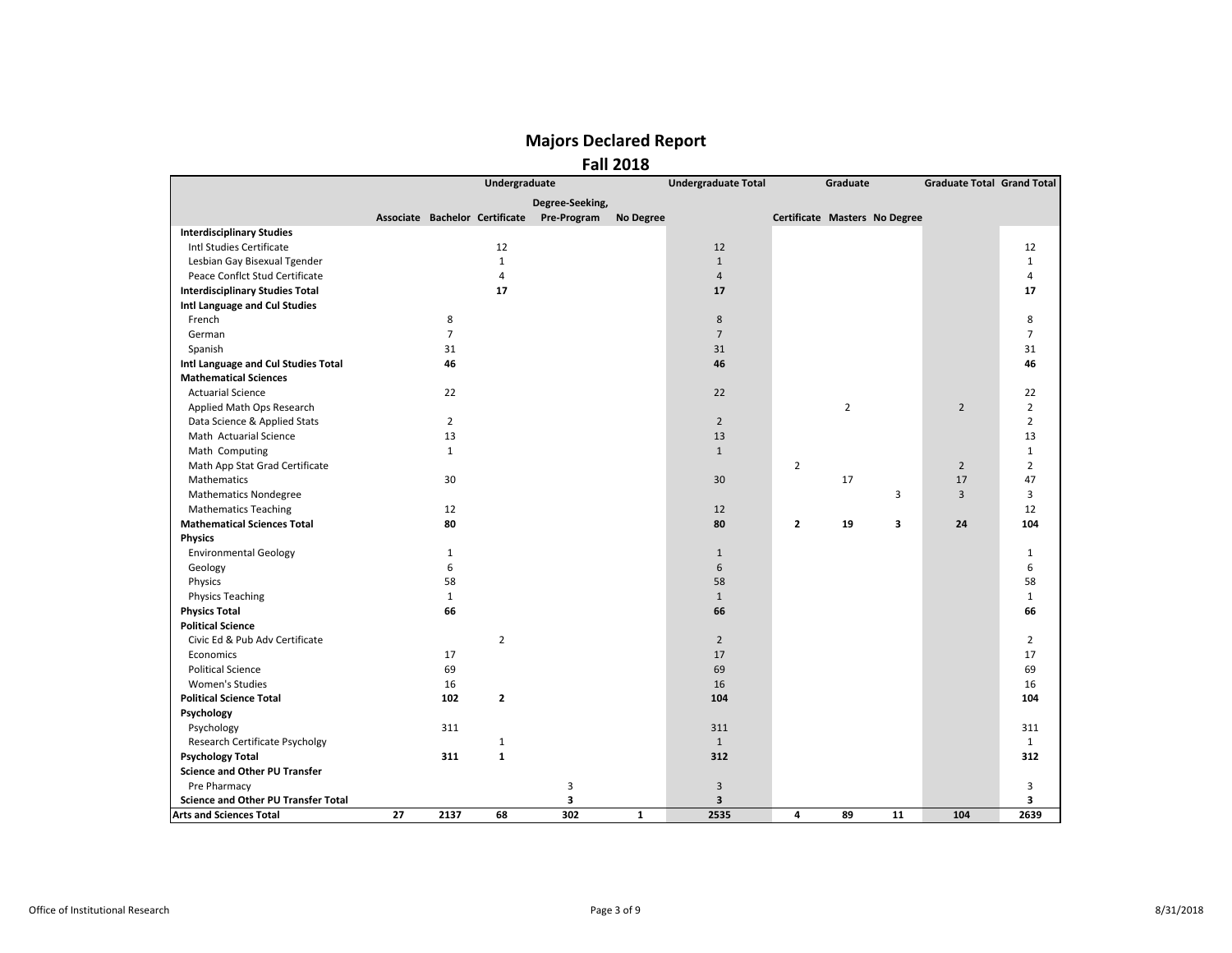|                                       |     | Undergraduate                  |                 |                  | <b>Undergraduate Total</b> | Graduate                      | <b>Graduate Total Grand Total</b> |      |
|---------------------------------------|-----|--------------------------------|-----------------|------------------|----------------------------|-------------------------------|-----------------------------------|------|
|                                       |     |                                | Degree-Seeking, |                  |                            |                               |                                   |      |
|                                       |     | Associate Bachelor Certificate | Pre-Program     | <b>No Degree</b> |                            | Certificate Masters No Degree |                                   |      |
| <b>Business</b>                       |     |                                |                 |                  |                            |                               |                                   |      |
| <b>Accounting</b>                     |     |                                |                 |                  |                            |                               |                                   |      |
| Accounting                            | 79  |                                | 99              |                  | 178                        |                               |                                   | 178  |
| <b>Accounting Certificate</b>         |     | 18                             |                 |                  | 18                         |                               |                                   | 18   |
| <b>Bank Management Certificate</b>    |     | 13                             |                 |                  | 13                         |                               |                                   | 13   |
| <b>Accounting Total</b>               | 79  | 31                             | 99              |                  | 209                        |                               |                                   | 209  |
| <b>Business Administration</b>        |     |                                |                 |                  |                            |                               |                                   |      |
| <b>Business General Bach</b>          |     |                                | 137             |                  | 137                        |                               |                                   | 137  |
| <b>General Administration</b>         |     |                                |                 |                  |                            | 50                            | 50                                | 50   |
| General Admin-Professional MBA        |     |                                |                 |                  |                            | 19                            | 19                                | 19   |
| <b>Business Administration Total</b>  |     |                                | 137             |                  | 137                        | 69                            | 69                                | 206  |
| <b>Economics and Finance</b>          |     |                                |                 |                  |                            |                               |                                   |      |
| <b>Bus Econ Public Policy</b>         | 16  |                                | 8               |                  | 24                         |                               |                                   | 24   |
| Finance                               | 52  |                                | 66              |                  | 118                        |                               |                                   | 118  |
| <b>Economics and Finance Total</b>    | 68  |                                | 74              |                  | 142                        |                               |                                   | 142  |
| <b>Management and Marketing</b>       |     |                                |                 |                  |                            |                               |                                   |      |
| Management                            | 136 |                                | 165             |                  | 301                        |                               |                                   | 301  |
| Marketing                             | 87  |                                | 105             |                  | 192                        |                               |                                   | 192  |
| <b>Professional Sales Certificate</b> |     | 3                              |                 |                  | 3                          |                               |                                   | 3    |
| Small Business Mgmt Certif            |     | 13                             |                 |                  | 13                         |                               |                                   | 13   |
| <b>Management and Marketing Total</b> | 223 | 16                             | 270             |                  | 509                        |                               |                                   | 509  |
| <b>Business Total</b>                 | 370 | 47                             | 580             |                  | 997                        | 69                            | 69                                | 1066 |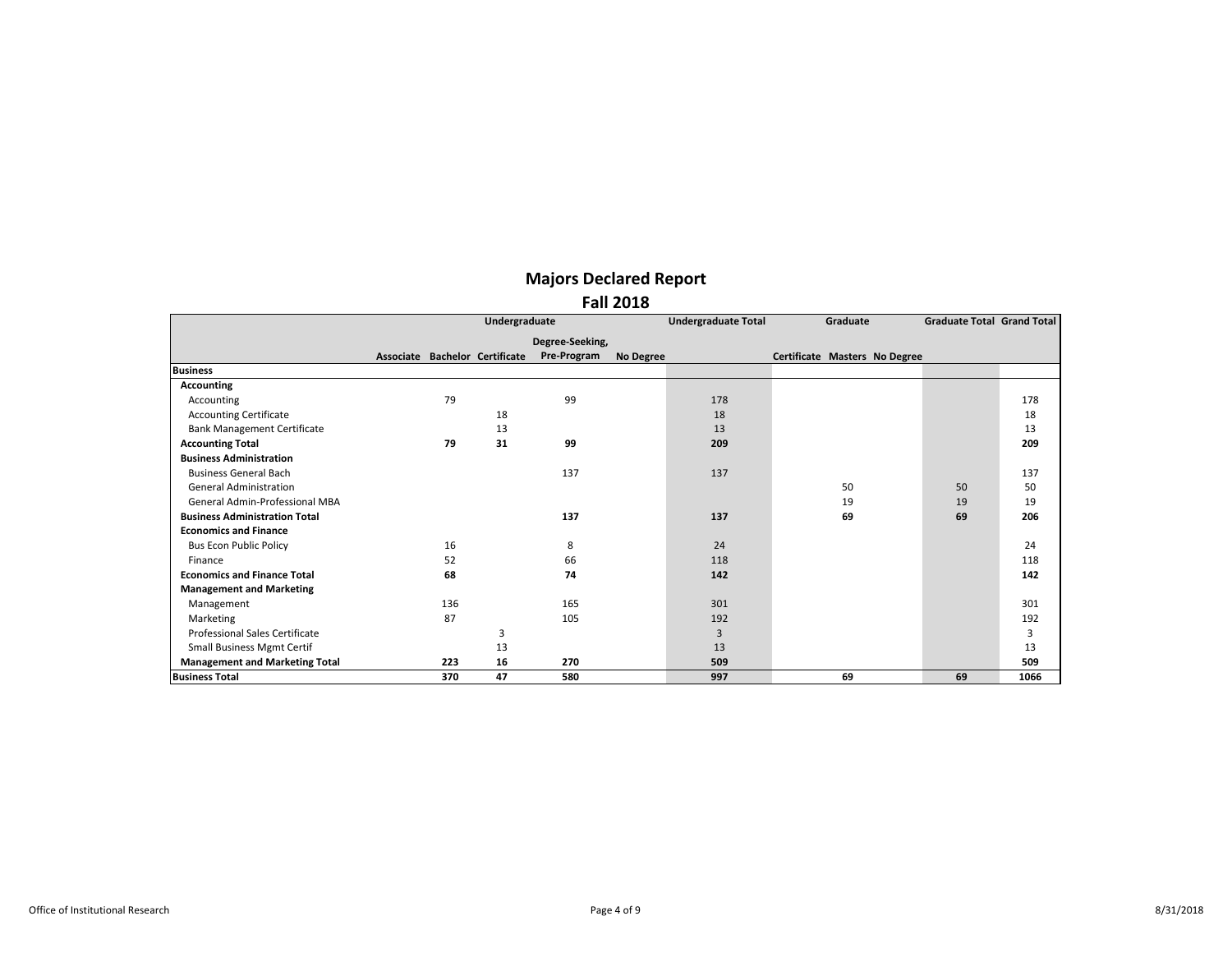|                                            |                |      | Undergraduate |                                            |                  | <b>Undergraduate Total</b> |                               | Graduate |                | <b>Graduate Total Grand Total</b> |                |
|--------------------------------------------|----------------|------|---------------|--------------------------------------------|------------------|----------------------------|-------------------------------|----------|----------------|-----------------------------------|----------------|
|                                            |                |      |               | Degree-Seeking,                            |                  |                            |                               |          |                |                                   |                |
|                                            |                |      |               | Associate Bachelor Certificate Pre-Program | <b>No Degree</b> |                            | Certificate Masters No Degree |          |                |                                   |                |
| <b>Engineering Tech and Comp Sci</b>       |                |      |               |                                            |                  |                            |                               |          |                |                                   |                |
| <b>Civil/Mechanical Engineering</b>        |                |      |               |                                            |                  |                            |                               |          |                |                                   |                |
| Adv. Manufacturing Engineering             |                |      | $\mathbf{1}$  |                                            |                  | $\mathbf{1}$               |                               |          |                |                                   | $\mathbf{1}$   |
| Civil Engineering                          |                | 39   |               | 60                                         |                  | 99                         |                               |          |                |                                   | 99             |
| Engineering                                |                |      |               |                                            |                  |                            |                               | 18       |                | 18                                | 18             |
| Freshman Engineering                       |                |      |               | $\mathbf{1}$                               |                  | $\mathbf{1}$               |                               |          |                |                                   | $\mathbf{1}$   |
| <b>Mechanical Engineering</b>              |                | 96   |               | 107                                        |                  | 203                        |                               |          |                |                                   | 203            |
| Civil/Mechanical Engineering Total         |                | 135  | $\mathbf{1}$  | 168                                        |                  | 304                        |                               | 18       |                | 18                                | 322            |
| <b>Computer Science</b>                    |                |      |               |                                            |                  |                            |                               |          |                |                                   |                |
| <b>Computer Science</b>                    |                | 303  |               |                                            |                  | 303                        |                               | 22       |                | 22                                | 325            |
| <b>Information Systems</b>                 | 14             | 40   |               |                                            |                  | 54                         |                               |          |                |                                   | 54             |
| <b>Computer Science Total</b>              | 14             | 343  |               |                                            |                  | 357                        |                               | 22       |                | 22                                | 379            |
| <b>Electrical/Computer Engr</b>            |                |      |               |                                            |                  |                            |                               |          |                |                                   |                |
| <b>Computer Engineering</b>                |                | 28   |               | 40                                         |                  | 68                         |                               |          |                |                                   | 68             |
| <b>Electrical Engineering</b>              |                | 48   |               | 61                                         |                  | 109                        |                               |          |                |                                   | 109            |
| Engineering                                |                |      |               |                                            |                  |                            |                               | 32       |                | 32                                | 32             |
| <b>Engineering Non Degree</b>              |                |      |               |                                            |                  |                            |                               |          | $\overline{2}$ | $\overline{2}$                    | $\overline{2}$ |
| Freshman Engineering                       |                |      |               | $\overline{2}$                             |                  | $\overline{2}$             |                               |          |                |                                   | $\overline{2}$ |
| <b>Electrical/Computer Engr Total</b>      |                | 76   |               | 103                                        |                  | 179                        |                               | 32       | $\mathbf{2}$   | 34                                | 213            |
| <b>Organizational Leadership</b>           |                |      |               |                                            |                  |                            |                               |          |                |                                   |                |
| Org Leadership Grad Cert                   |                |      |               |                                            |                  |                            | $\overline{3}$                |          |                | $\overline{3}$                    | 3              |
| Org Leadership Spvn Non Degree             |                |      |               |                                            |                  |                            |                               |          | $\mathbf{1}$   | $\mathbf{1}$                      | $\mathbf{1}$   |
| Org Leadership Supervision                 | 20             | 193  |               |                                            |                  | 213                        |                               | 50       |                | 50                                | 263            |
| Organizational Leadership                  | $\overline{4}$ | 36   |               |                                            |                  | 40                         |                               |          |                |                                   | 40             |
| Supervisory Ldrsp Certificate              |                |      | $\mathbf{1}$  |                                            |                  | $\mathbf{1}$               |                               |          |                |                                   | $\mathbf{1}$   |
| <b>Organizational Leadership Total</b>     | 24             | 229  | $\mathbf 1$   |                                            |                  | 254                        | 3                             | 50       | $\mathbf{1}$   | 54                                | 308            |
| <b>School of Polytechnic</b>               |                |      |               |                                            |                  |                            |                               |          |                |                                   |                |
| Architectural Engr Tech                    | 3              |      |               |                                            |                  | 3                          |                               |          |                |                                   | 3              |
| Civil Engineering Tech                     | $\overline{2}$ |      |               |                                            |                  | $\overline{2}$             |                               |          |                |                                   | $\overline{2}$ |
| Comptr Cntrld Sys Certificate              |                |      | 1             |                                            |                  | $\mathbf{1}$               |                               |          |                |                                   | $\mathbf{1}$   |
| Computer Engineering Tech                  |                | 46   |               |                                            |                  | 46                         |                               |          |                |                                   | 46             |
| <b>Construction Engineering Tech</b>       |                | 99   |               |                                            |                  | 99                         |                               |          |                |                                   | 99             |
| <b>Electrical Engineering Tech</b>         | 38             | 72   |               |                                            |                  | 110                        |                               |          |                |                                   | 110            |
| Industrial Engineering Tech                | $\overline{7}$ | 23   |               |                                            |                  | 30                         |                               |          |                |                                   | 30             |
| <b>Information Technology</b>              |                | 79   |               |                                            |                  | 79                         |                               |          |                |                                   | 79             |
| <b>Mechanical Engineering Tech</b>         | 56             | 166  |               |                                            |                  | 222                        |                               |          |                |                                   | 222            |
| Polytechnic Prospect                       |                |      |               | 9                                          |                  | 9                          |                               |          |                |                                   | 9              |
| Polytechnic Select                         |                |      |               | $\overline{7}$                             |                  | $\overline{7}$             |                               |          |                |                                   | $\overline{7}$ |
| <b>Quality Certificate</b>                 |                |      | $\mathbf{1}$  |                                            |                  | $\mathbf{1}$               |                               |          |                |                                   | $\mathbf{1}$   |
| Technology                                 |                |      |               |                                            |                  |                            |                               | 9        |                | 9                                 | 9              |
| <b>School of Polytechnic Total</b>         | 106            | 485  | $\mathbf{z}$  | 16                                         |                  | 609                        |                               | 9        |                | 9                                 | 618            |
| <b>Engineering Tech and Comp Sci Total</b> | 144            | 1268 | 4             | 287                                        |                  | 1703                       | 3                             | 131      | 3              | 137                               | 1840           |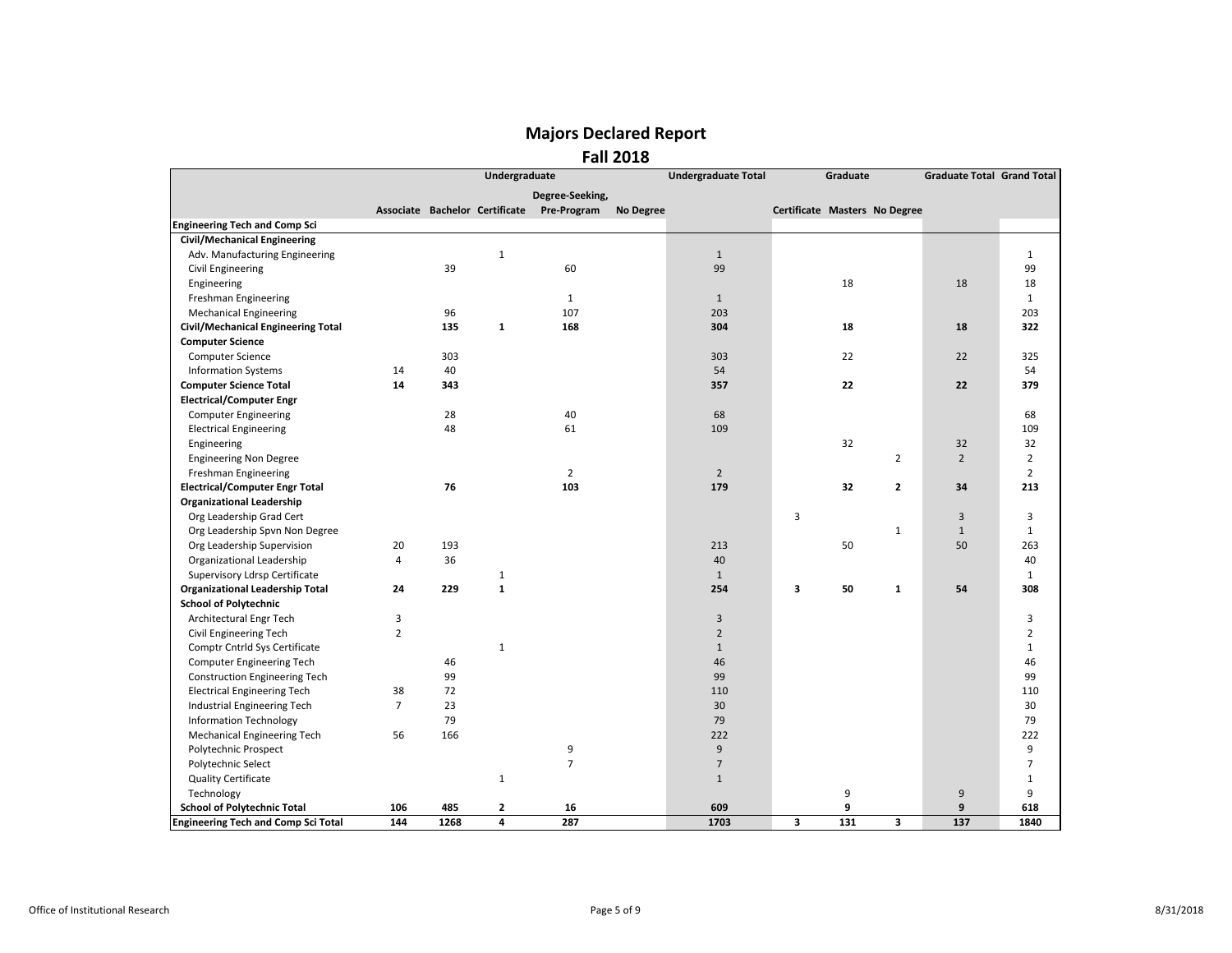|                                        |   |     | Undergraduate                  |                 |           | <b>Undergraduate Total</b> | Graduate                      | Graduate Total Grand Total |     |
|----------------------------------------|---|-----|--------------------------------|-----------------|-----------|----------------------------|-------------------------------|----------------------------|-----|
|                                        |   |     |                                |                 |           |                            |                               |                            |     |
|                                        |   |     |                                | Degree-Seeking, |           |                            |                               |                            |     |
|                                        |   |     | Associate Bachelor Certificate | Pre-Program     | No Degree |                            | Certificate Masters No Degree |                            |     |
| <b>Health and Human Services</b>       |   |     |                                |                 |           |                            |                               |                            |     |
| <b>Dental Education</b>                |   |     |                                |                 |           |                            |                               |                            |     |
| <b>Dental Assisting Certificate</b>    |   |     | 13                             | $\mathbf{1}$    |           | 14                         |                               |                            | 14  |
| Dental Clinician                       |   |     |                                |                 |           | $\mathbf{1}$               |                               |                            |     |
| Dental Hygiene                         |   | 54  |                                | 11              |           | 65                         |                               |                            | 65  |
| Dental Lab Technology                  | 3 |     |                                |                 |           | $\overline{3}$             |                               |                            | 3   |
| <b>Dental Technology</b>               |   | 11  |                                | 2               |           | 13                         |                               |                            | 13  |
| <b>Dental Education Total</b>          | 3 | 66  | 13                             | 14              |           | 96                         |                               |                            | 96  |
| <b>Health Sciences</b>                 |   |     |                                |                 |           |                            |                               |                            |     |
| Undecided                              |   |     |                                |                 |           | $\mathbf{1}$               |                               |                            |     |
| <b>Health Sciences Total</b>           |   |     |                                |                 |           | $\mathbf{1}$               |                               |                            |     |
| Med Imaging and Radiologic Sci         |   |     |                                |                 |           |                            |                               |                            |     |
| <b>Medical Imaging</b>                 |   | 40  |                                | 29              |           | 69                         |                               |                            | 69  |
| Med Imaging and Radiologic Sci Total   |   | 40  |                                | 29              |           | 69                         |                               |                            | 69  |
| <b>Nursing</b>                         |   |     |                                |                 |           |                            |                               |                            |     |
| <b>Nursing</b>                         |   | 274 |                                | 74              |           | 348                        | 31                            | 31                         | 379 |
| <b>Nursing Total</b>                   |   | 274 |                                | 74              |           | 348                        | 31                            | 31                         | 379 |
| <b>Health and Human Services Total</b> | 3 | 380 | 13                             | 118             |           | 514                        | 31                            | 31                         | 545 |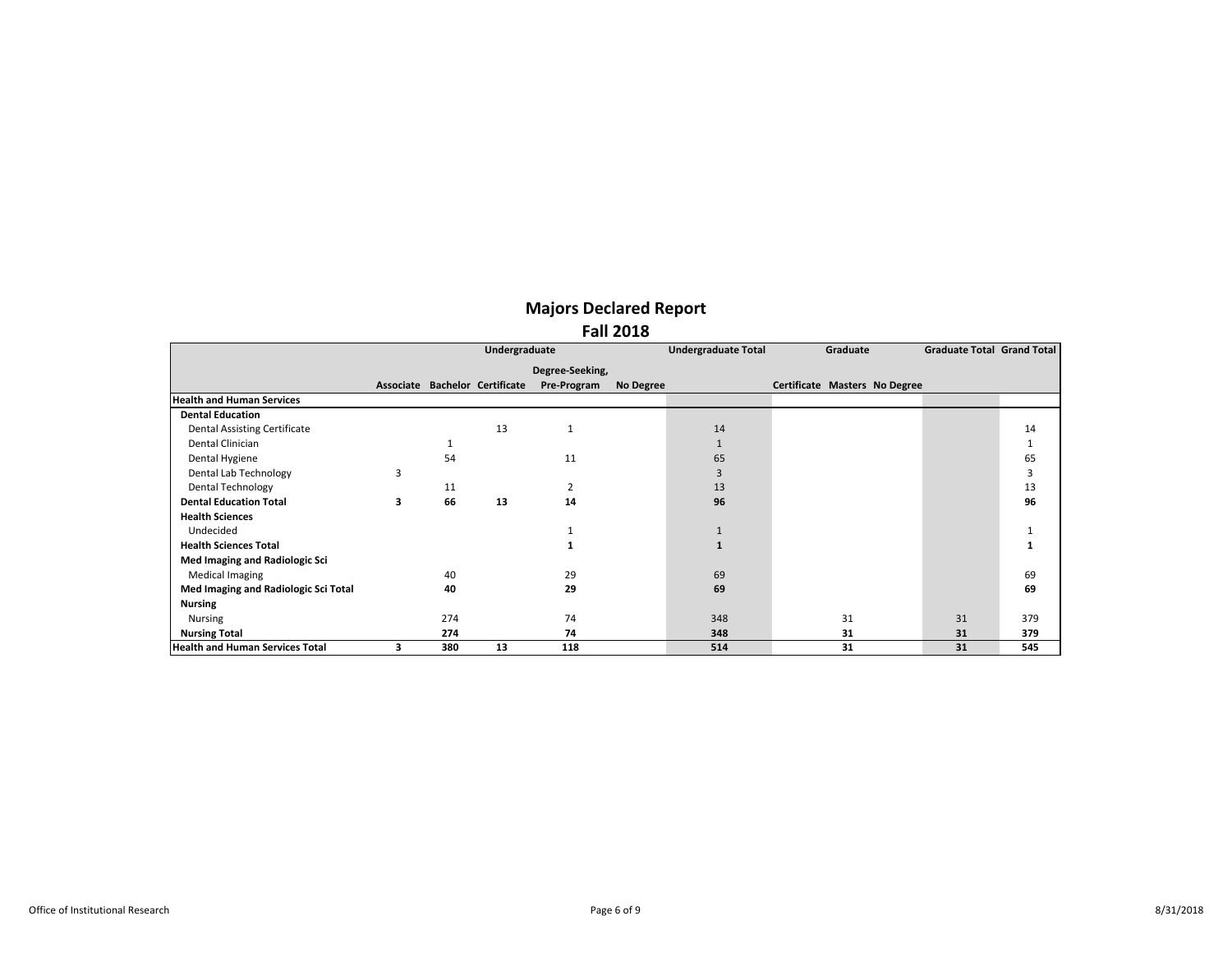|                                           |                                | Undergraduate |                 |           | <b>Undergraduate Total</b> |                               | Graduate |              | <b>Graduate Total Grand Total</b> |                |
|-------------------------------------------|--------------------------------|---------------|-----------------|-----------|----------------------------|-------------------------------|----------|--------------|-----------------------------------|----------------|
|                                           |                                |               | Degree-Seeking, |           |                            |                               |          |              |                                   |                |
|                                           | Associate Bachelor Certificate |               | Pre-Program     | No Degree |                            | Certificate Masters No Degree |          |              |                                   |                |
| <b>Professional Studies</b>               |                                |               |                 |           |                            |                               |          |              |                                   |                |
| <b>Hospitality and Tourism Mgmt</b>       |                                |               |                 |           |                            |                               |          |              |                                   |                |
| <b>Hospitality Management</b>             | 81                             |               |                 |           | 81                         |                               |          |              |                                   | 81             |
| <b>Hospitality and Tourism Mgmt Total</b> | 81                             |               |                 |           | 81                         |                               |          |              |                                   | 81             |
| <b>Human Services</b>                     |                                |               |                 |           |                            |                               |          |              |                                   |                |
| <b>Human Services</b>                     | 121                            |               | 102             |           | 223                        |                               |          |              |                                   | 223            |
| <b>Human Services Total</b>               | 121                            |               | 102             |           | 223                        |                               |          |              |                                   | 223            |
| <b>Public Policy</b>                      |                                |               |                 |           |                            |                               |          |              |                                   |                |
| <b>Criminal Justice</b>                   | 89                             |               |                 |           | 89                         |                               |          |              |                                   | 89             |
| <b>Environmental Policy</b>               | $\mathbf{1}$                   |               |                 |           | $\mathbf{1}$               |                               |          |              |                                   | $\mathbf{1}$   |
| <b>Health Services Admin</b>              | 32                             |               |                 |           | 32                         |                               |          |              |                                   | 32             |
| Legal Studies                             | 6                              |               |                 |           | 6                          |                               |          |              |                                   | 6              |
| Pre Public Affairs Bachelor               |                                |               | 3               |           | 3                          |                               |          |              |                                   | 3              |
| <b>Public Administration</b>              |                                |               |                 |           |                            |                               | 6        |              | 6                                 | 6              |
| <b>Public Affairs</b>                     | 81                             |               |                 |           | 81                         |                               |          |              |                                   | 81             |
| <b>Public Management</b>                  | $\overline{2}$                 |               |                 |           | $\overline{2}$             |                               | 14       |              | 14                                | 16             |
| <b>Public Policy Total</b>                | 211                            |               | 3               |           | 214                        |                               | 20       |              | 20                                | 234            |
| <b>School of Education</b>                |                                |               |                 |           |                            |                               |          |              |                                   |                |
| Counseling                                |                                |               |                 |           |                            |                               | 72       |              | 72                                | 72             |
| <b>Counseling Nondegree</b>               |                                |               |                 |           |                            |                               |          | $\mathbf{1}$ | $\mathbf{1}$                      | $\mathbf{1}$   |
| Early Childhood Education                 | 67                             |               |                 | 4         | 71                         |                               |          |              |                                   | 71             |
| Earth Space Science Education             | 8                              |               |                 |           | 8                          |                               |          |              |                                   | 8              |
| <b>Educational Leadership</b>             |                                |               |                 |           |                            |                               | 23       |              | 23                                | 23             |
| Elem Ed Education Policy                  | 17                             |               |                 |           | 17                         |                               |          |              |                                   | 17             |
| <b>Elementary Education</b>               | 409                            |               |                 | 6         | 415                        |                               |          |              |                                   | 415            |
| <b>English Education</b>                  | 31                             |               |                 |           | 31                         |                               |          |              |                                   | 31             |
| Middle School Education                   | 49                             |               |                 |           | 49                         |                               |          |              |                                   | 49             |
| Pre-Educational Leadership                |                                |               |                 |           |                            |                               |          | $\mathbf{1}$ | $\mathbf{1}$                      | $\mathbf{1}$   |
| Sec Ed Education Policy                   | 6                              |               |                 |           | 6                          |                               |          |              |                                   | 6              |
| <b>Secondary Education</b>                | 42                             |               | $\overline{2}$  | 14        | 58                         |                               |          |              |                                   | 58             |
| <b>Social Studies Education</b>           | 49                             |               |                 |           | 49                         |                               |          |              |                                   | 49             |
| Spanish Education                         | $\overline{2}$                 |               |                 |           | $\overline{2}$             |                               |          |              |                                   | $\overline{2}$ |
| <b>Special Education</b>                  |                                |               |                 |           |                            |                               | 19       |              | 19                                | 19             |
| <b>Special Education Certificate</b>      |                                |               |                 |           |                            | 6                             |          |              | $6\,$                             | 6              |
| <b>School of Education Total</b>          | 680                            |               | $\mathbf{2}$    | 24        | 706                        | 6                             | 114      | 2            | 122                               | 828            |
| <b>Professional Studies Total</b>         | 1093                           |               | 107             | 24        | 1224                       | 6                             | 134      | $\mathbf{2}$ | 142                               | 1366           |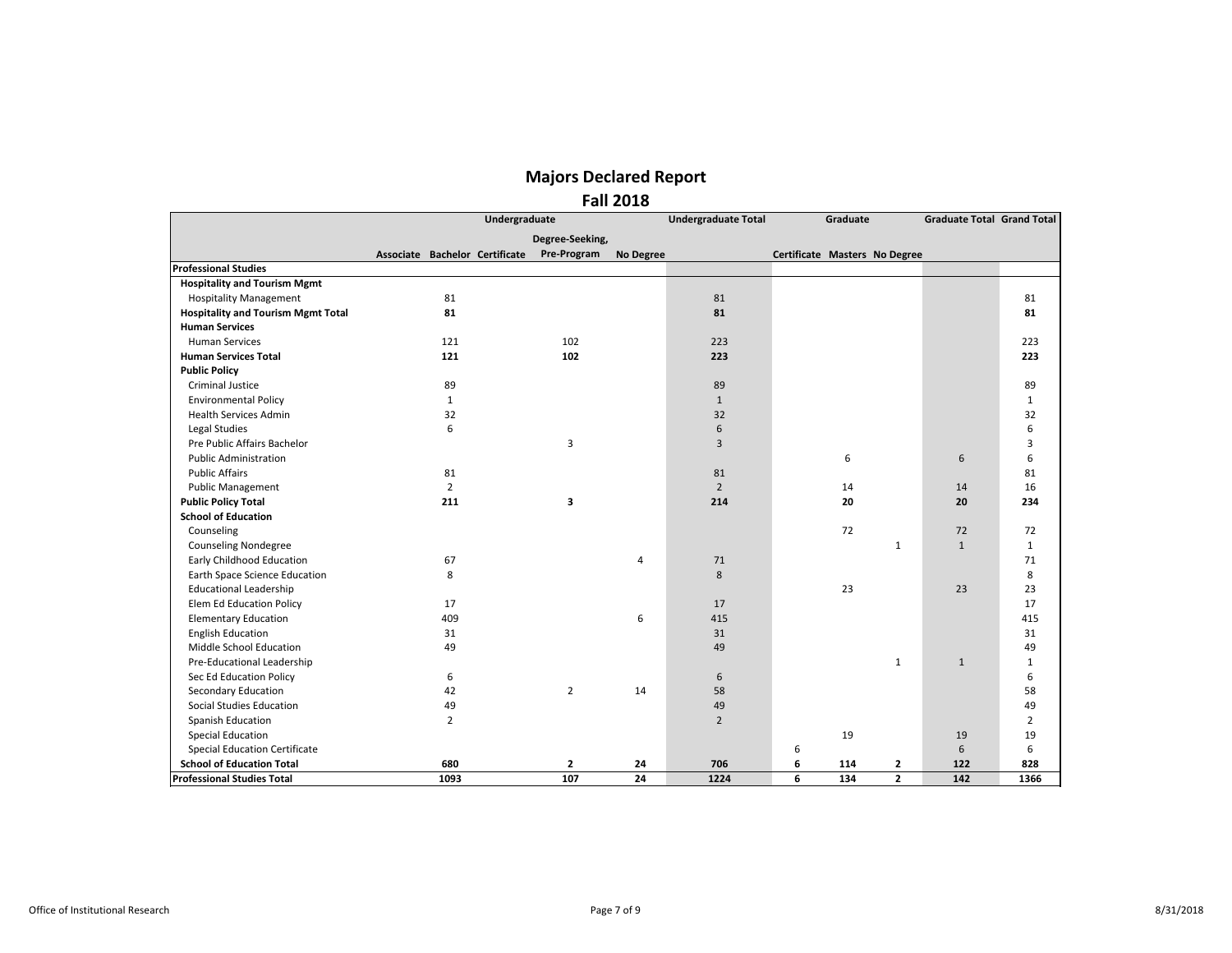|                                                |  | Undergraduate                  |                 |           | <b>Undergraduate Total</b> | Graduate                      | Graduate Total Grand Total |      |
|------------------------------------------------|--|--------------------------------|-----------------|-----------|----------------------------|-------------------------------|----------------------------|------|
|                                                |  |                                | Degree-Seeking, |           |                            |                               |                            |      |
|                                                |  | Associate Bachelor Certificate | Pre-Program     | No Degree |                            | Certificate Masters No Degree |                            |      |
| <b>Unit of Affiliated Programs</b>             |  |                                |                 |           |                            |                               |                            |      |
| <b>Collegiate Connection</b>                   |  |                                |                 |           |                            |                               |                            |      |
| High School Student Non Degree                 |  |                                |                 | 2300      | 2300                       |                               |                            | 2300 |
| <b>Collegiate Connection Total</b>             |  |                                |                 | 2300      | 2300                       |                               |                            | 2300 |
| <b>Student Success &amp; Transitions</b>       |  |                                |                 |           |                            |                               |                            |      |
| Allied Health Sciences Pathway                 |  |                                | 11              |           | 11                         |                               |                            | 11   |
| <b>Business and Leadership Pathwy</b>          |  |                                | 45              |           | 45                         |                               |                            | 45   |
| <b>Education Pathway</b>                       |  |                                | 6               |           | 6                          |                               |                            | 6    |
| Engineering and Sci Pathway                    |  |                                | 36              |           | 36                         |                               |                            | 36   |
| Non Degree No Option                           |  |                                |                 | 61        | 61                         |                               |                            | 61   |
| Soc Sci and Humanities Pathway                 |  |                                | 69              |           | 69                         |                               |                            | 69   |
| Undecided                                      |  |                                | 9               |           | 9                          |                               |                            | 9    |
| Visiting Regional Campus Trans                 |  |                                |                 | 8         | 8                          |                               |                            | 8    |
| Visual and Perform Arts Pathwy                 |  |                                | 18              |           | 18                         |                               |                            | 18   |
| <b>Student Success &amp; Transitions Total</b> |  |                                | 194             | 69        | 263                        |                               |                            | 263  |
| Unit of Affiliated Programs Total              |  |                                | 194             | 2370      | 2564                       |                               |                            | 2564 |